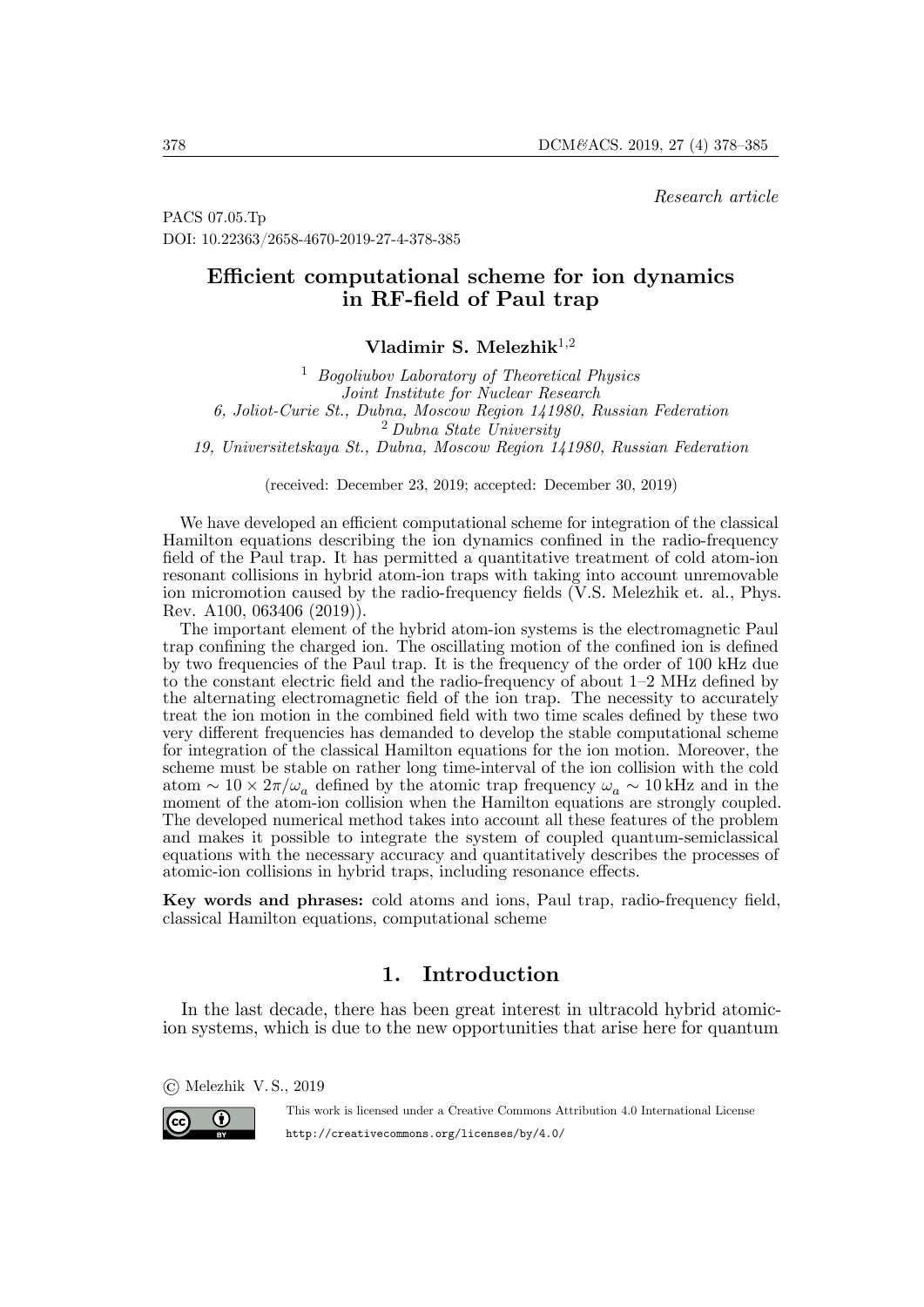simulation of various processes and effects from solid state physics to highenergy physics: electron-phonon coupling in solid state physics, critical phenomena in high-energy physics, quantum information processing etc. [1]. However, a realization of the hot proposals with cold atom and ions is impeded by the unremovable ion micromotion caused by the radio-frequency fields of the Paul traps used for confining ions in the hybrid confined atom-ion systems [1]. In the recent work [2] a quantum-semiclassical computational scheme for treating the collisional atom-ion dynamics in the confined geometry of the hybrid atom-ion traps was suggested where the ion micromotion caused by the radio-frequency fields of the ion trap was taken into account. In this work the following problem was considered: an ion confined in a time-dependent radio-frequency Paul trap with linear geometry, while the atom is constrained to move into a quasi-one-dimensional waveguide within the ion trap. In this approach the atom-ion dynamics was treated semiclassically, namely the atom dynamics is governed by the time-dependent Schrödinger equation, whereas the ion motion is described by the classical Hamilton equations of motion. Both equations were integrated simultaneously.

The quantum-semiclassical computational method [3]–[6] specifically designed for particle collisions such as the problem of ionisation of the helium ion colliding with protons [5] and antiprotons [6] has been employed and extended to the time-dependent domain, as the radio-frequency ionic confinement by the Paul trap requires. It has demanded to develop a new stable computational scheme for integration the classical Hamilton equations for the ion motion. Here, we describe the scheme and demonstrate its efficiency by using as an example of the specific  $Li/Yb^+$  atom-ion pair, since it is the most promising atomic pair to reach the s-wave regime in Paul traps and it is currently under intense experimental investigations [7]–[9].

### **2. Method**

A schematic view of the system under investigation is given in Figure 1. The ion is assumed to be confined in a linear Paul trap, whose electric fields read as [10]:

$$
\mathbf{E}_{\rm s} = \frac{m_i}{2|e|} \omega_i^2 (x_i, y_i, -2z_i),
$$
  

$$
\mathbf{E}_{\rm rf} = \frac{m_i \Omega_{\rm rf}^2 q}{2|e|} \cos(\Omega_{\rm rf} t) (x_i, -y_i, 0).
$$
 (1)

Here,  $m_i$  is the ion mass,  $\Omega_{\rm rf}$  is the radio-frequency (rf),  $\omega_i = \Omega_{\rm rf} \sqrt{a/2}$  is the secular frequency, q and a are dimensionless geometric parameters (i.e.  $q_z = 0$ ,  $q_y = -q_x \equiv q, -a_z/2 = a_x = a_y \equiv a$ , and  $a \ll q^2 < 1$ ). We assume that the axis of the waveguide in which is travelling the colliding atom is precisely the  $z$ -axis of the Paul trap (see Figure 1). The corresponding ion-trap interaction potential is given by

$$
U(\mathbf{r}_i, t) = \frac{m_i \omega_i^2}{2} \left( z_i^2 - \frac{x_i^2 + y_i^2}{2} \right) + \frac{m_i \Omega_{\text{rf}}^2}{2} q \cos(\Omega_{\text{rf}} t) \left( \frac{y_i^2}{2} - \frac{x_i^2}{2} \right). \tag{2}
$$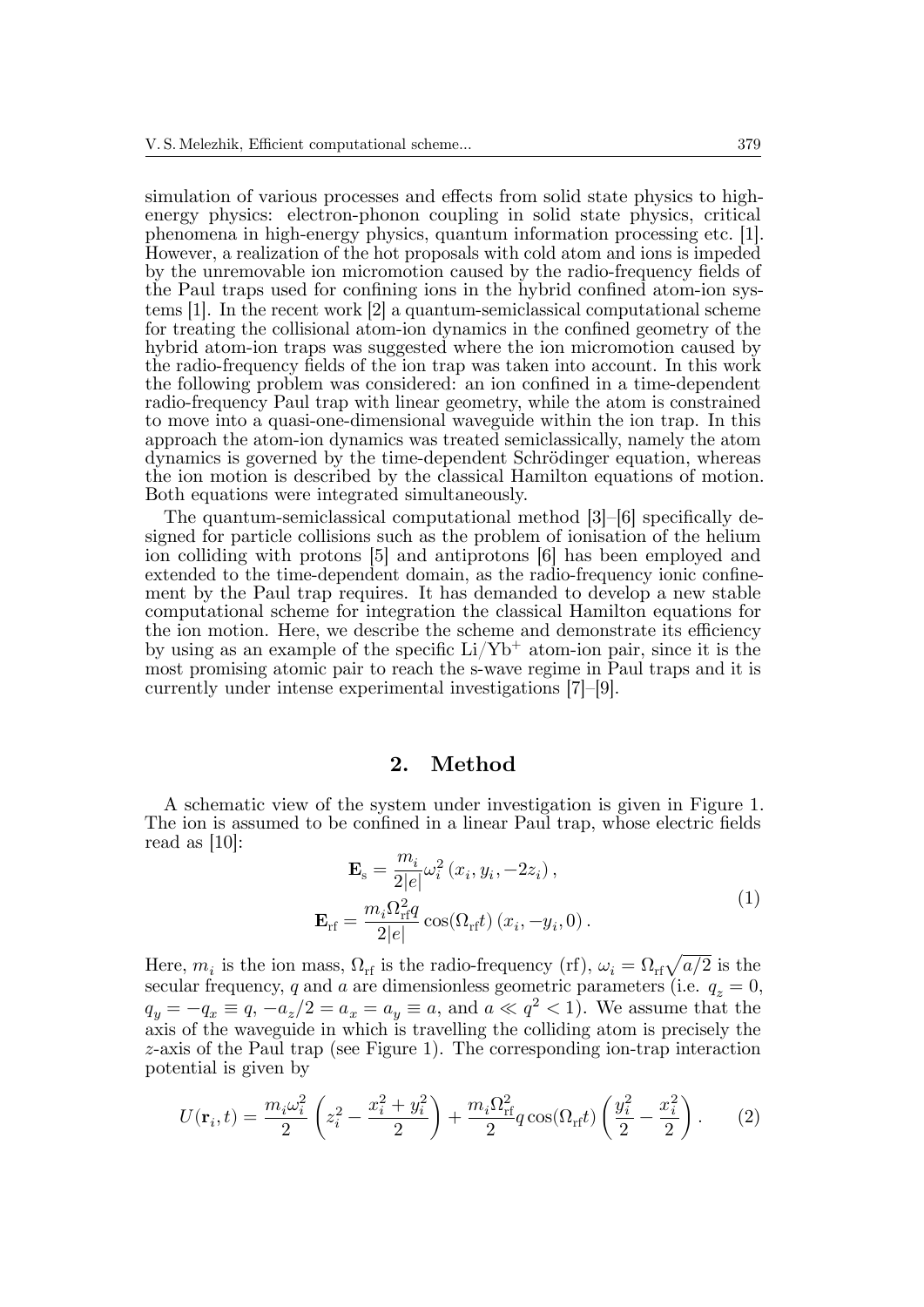

Figure 1. Pictorial illustration of the atom-ion system confined in hybrid trap. The lightand dark-grey electrodes (the big bars in the figure) of the Paul trap generate the time-dependent electric fields needed to confine the ion transversally, whereas longitudinally a static voltage is applied to ensure confinement (not shown). The atom is injected from the right to the left into a waveguide, whose centre hosts the ion. The waveguide is orientated along the longitudinal axis,  $z$ , of the linear Paul trap. In the transverse directions,  $x, y$ , the confining potential both for the atom and the ion is strong

Hence, the classical Hamiltonian describing an ion in a Paul trap is given by

$$
H_i^{\text{trap}}(\mathbf{p}_i, \mathbf{r}_i, t) = \frac{\mathbf{p}_i^2}{2m_i} + U(\mathbf{r}_i, t). \tag{3}
$$

When the atom is confined in the optical waveguide within the Paul trap, the ion experiences its presence via the atom-ion interaction  $V_{ai}(|\mathbf{r}_a - \mathbf{r}_i(t)|),$ where  $\mathbf{r}_a$  defines the atom coordinates. The full classical ion Hamiltonian is therefore given by

$$
H_i(\mathbf{p}_i, \mathbf{r}_i, t; \mathbf{r}_a) = H_i^{\text{trap}}(\mathbf{p}_i, \mathbf{r}_i, t) + \langle V_{ai}(|\mathbf{r}_a - \mathbf{r}_i(t)|) \rangle,
$$
(4)

where

$$
\langle V_{ai}(|\mathbf{r}_a - \mathbf{r}_i(t)|) \rangle = \langle \Psi(\mathbf{r}_a, t; \mathbf{r}_i) | V_{ai}(|\mathbf{r}_a - \mathbf{r}_i(t)|) | \Psi(\mathbf{r}_a, t; \mathbf{r}_i) \rangle \tag{5}
$$

is the quantum mechanical average of the atom-ion interaction over the atomic density instantaneous distribution. We see that the ion Hamiltonian has parametric dependence on the atom position  $\mathbf{r}_a$ . It leads at the moment of the atom-ion collision to the strong non-separability of the Hamilton equations

$$
\frac{d}{dt}\mathbf{p}_{i} = -\frac{\partial}{\partial \mathbf{r}_{i}}H_{i}(\mathbf{p}_{i}, \mathbf{r}_{i}, t; \mathbf{r}_{a}),
$$
\n
$$
\frac{d}{dt}\mathbf{r}_{i} = \frac{\partial}{\partial \mathbf{p}_{i}}H_{i}(\mathbf{p}_{i}, \mathbf{r}_{i}, t; \mathbf{r}_{a})
$$
\n(6)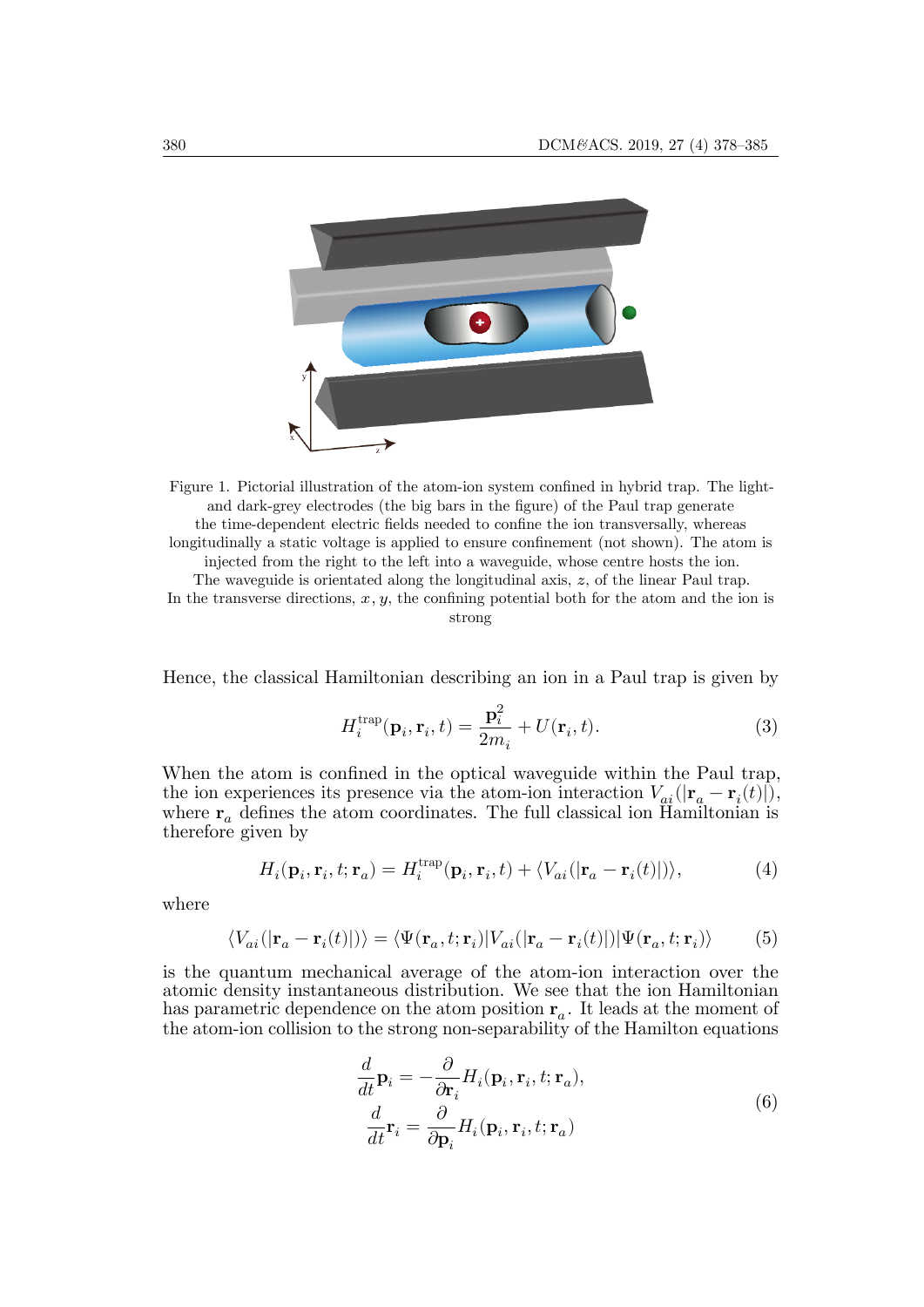describing the ion dynamics and, as a consequence, to the requirement of sufficient stability of the computational scheme to this strong perturbation.

The set of classical equations (6) together with the Schrödinger equation for the atomic wave function  $\Psi(\mathbf{r}_a, t, \mathbf{r}_i)$  form the complete set of dynamical equations for describing the confined atom-ion collision in hybrid traps [2]. In order to integrate simultaneously the equations we need proper initial conditions with physical significance. At the beginning of the collisional process, the atom and the ion are assumed to be far away from each other such that they do not interact  $(V_{ai} = 0)$ . In particular, the atom is initially in the ground state of the atomic trap with the longitudinal colliding energy, that is,  $E_{\text{coll}} \ll 2\hbar\omega_0$ , whereas the ion performs fast (with respect to atom motion) oscillations in the Paul trap with mean transversal  $\bar{E}_{\perp}$  and longitudinal  $\bar{E}_{\parallel}$ energies. Since the atom approaches the region of interaction with the ion very slowly  $(E_{\text{coll}}/\hbar \ll \omega_0 \ll \omega_i, \Omega_{\text{rf}})$ , the initial position of the ion does not influence the scattering process itself, which depends only on  $\bar{E}_{\perp}$  and  $\bar{E}_{\parallel}$ . Specifically, the classical solution of the ion equations of motion (Mathieu equation) in the Paul trap (without the atom) are well approximated by  $A_j \cos(\omega_i t + \phi_j)[1 + q_j \cos(\Omega_{\rm rf} t)/2], \ \forall \ j = x, y, z \ [11].$ 

The associated kinetic energy depends on the amplitude  $A_j$ , but not on the phase  $\phi_j$ . Therefore, we choose, without loss of generality, the ion position at the initial time  $t = 0$  in the trap centre with transversal energy,  $E_{\perp}$ , and longitudinal energy,  $E_{\parallel}$ . This can be summarised with the following set of initial conditions:

$$
\mathbf{r}_i(t=0) = (0,0,0), \np_{i,x}(t=0) = \sqrt{2m_i E_{\perp}}, \np_{i,y}(t=0) = 0, \np_{i,z}(t=0) = \sqrt{2m_i E_{\parallel}}.
$$
\n(7)

These initial conditions set the mean values of the ion transversal and longitudinal energies as  $\bar{E}_{\perp} = 1.64 E_{\perp}$  (calculated numerically for our trap parameters  $\Omega_{\text{rf}} = 2\pi \times 2\,\text{MHz}, \, \overset{\circ}{\omega}_i = 2\pi \times \overset{\circ}{63}\text{kHz}, \, a = 0.002 \text{ and } \overset{\circ}{q} = 0.08) \text{ and } \overset{\circ}{E}_{\parallel} = E_{\parallel}/2,$ which is in qualitative agreement with the estimate

$$
\bar{E}_{\perp} = \frac{E_{\perp}}{2} \left[ 1 + \left( \frac{q \Omega_{\text{rf}}}{2 \omega_i} \right)^2 \right] \simeq 1.3 E_{\perp}
$$
 (8)

from the first-order solution of the Mathieu equation [11], [12].

For the integration of the Hamilton equations of motion, which involve three considerably different scales of frequencies, namely  $\Omega_{\rm rf}$ ,  $\omega_i$  as well as  $\omega_0$ in the quantum mechanical average  $\langle \Psi(\mathbf{r}_a, t; \mathbf{r}_i) | V_{ai}(|\hat{\mathbf{r}}_a - \mathbf{r}_i(t)|) | \Psi(\mathbf{r}_a, t; \mathbf{r}_i) \rangle$ , we employed the second-order Störmer–Verlet method [13].

Simultaneously to the forward in time propagation  $t_n \to t_{n+1} = t_n + \Delta t$  of the atom wave-packet  $\Psi_j(r_a, t_n) \to \Psi_j(r_a, t_{n+1})$  we integrate the Hamilton equations  $(6)$  with the initial conditions  $(7)$ , which describe the dynamics of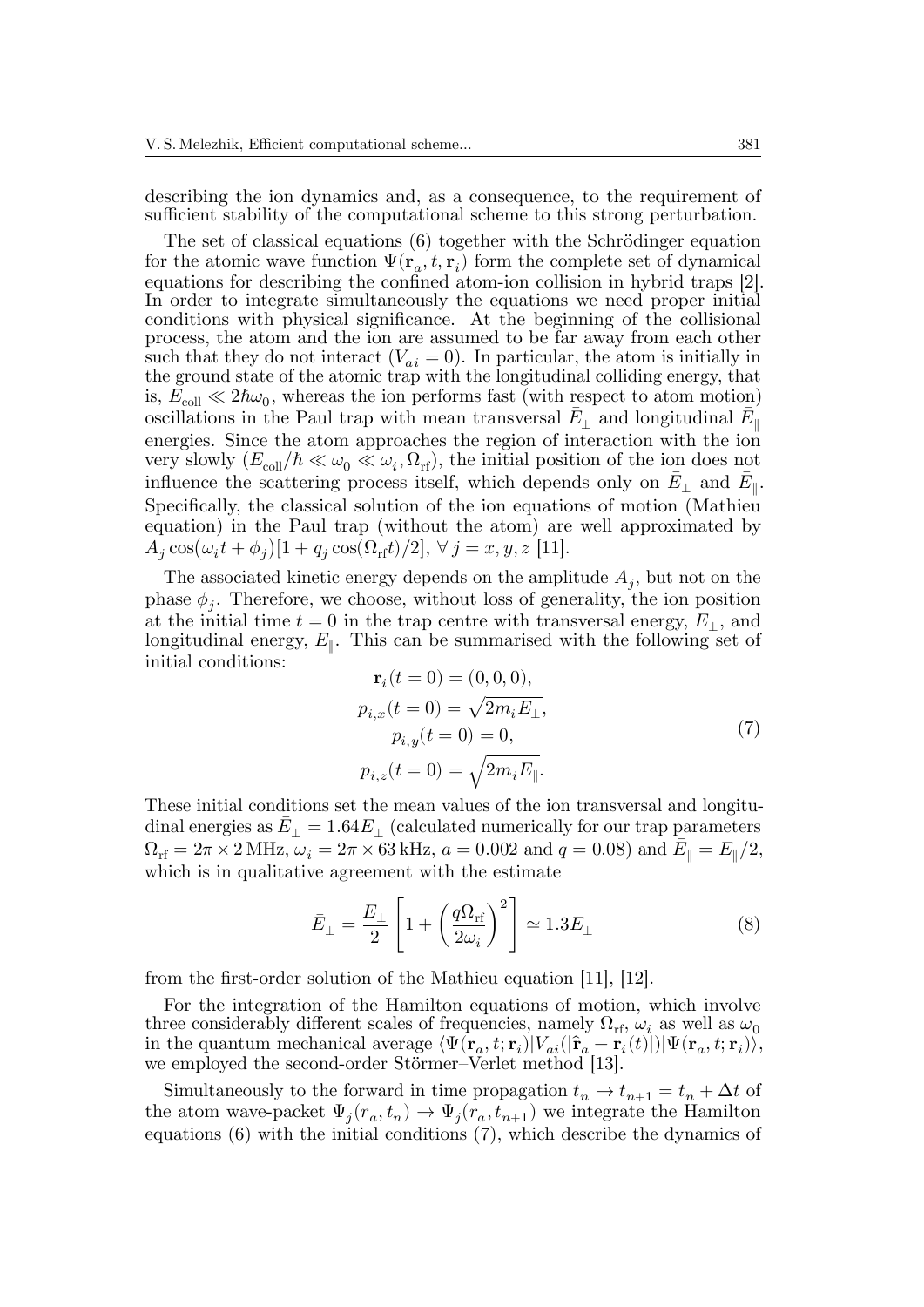the ion in the Paul trap. To this end, we have adapted the Störmer–Verlet method [13] to our problem

$$
\mathbf{p}_{i}^{(n+1/2)} = \mathbf{p}_{i}^{(n)} - \frac{\Delta t}{2} \frac{\partial}{\partial \mathbf{r}_{i}} H_{i}(\mathbf{p}_{i}^{(n+1/2)}, \mathbf{r}_{i}^{(n)}),
$$

$$
\mathbf{r}_{i}^{(n+1)} = \mathbf{r}_{i}^{(n)} + \frac{\Delta t}{2} \left\{ \frac{\partial}{\partial \mathbf{r}_{i}} H_{i}(\mathbf{p}_{i}^{(n+1/2)}, \mathbf{r}_{i}^{(n)}) + \frac{\partial}{\partial \mathbf{r}_{i}} H_{i}(\mathbf{p}_{i}^{(n+1/2)}, \mathbf{r}_{i}^{(n+1)}) \right\}, \quad (9)
$$

$$
\mathbf{p}_{i}^{(n+1)} = \mathbf{p}_{i}^{(n+1/2)} - \frac{\Delta t}{2} \frac{\partial}{\partial \mathbf{r}_{i}} H_{i}(\mathbf{p}_{i}^{(n+1/2)}, \mathbf{r}_{i}^{(n+1)}).
$$

Here,

$$
\mathbf{p}_{i}^{(n)}=\mathbf{p}_{i}\left(t_{n}\right),\quad \mathbf{p}_{i}^{(n+1/2)}=\mathbf{p}_{i}\left(t_{n}+\frac{\Delta t}{2}\right),\quad \mathbf{p}_{i}^{(n+1)}=\mathbf{p}_{i}\left(t_{n}+\Delta t\right),
$$

and the same definition for  $\mathbf{r}_i^{(n)}$  $\binom{n}{i}$ .

## **3. Numerical Example**

The computational scheme (9) was successfully applied for numerical integration of the system of differential equations (6) with the initial conditions (7) for the  $Li/Yb^{+}$  atom-ion systems confined in the hybrid traps with three absolutely different time-scales  $t_{\rm rf} = 2\pi/\Omega_{\rm rf} \ll t_i = 2\pi/\omega_i \ll t_0 = 2\pi/\omega_0$  defined by the frequencies of Paul trap ( $\Omega_{\text{rf}} = 2\pi \times 2 \text{ MHz}$  and  $\omega_i = 2\pi \times 63 \text{ kHz}$ ) and atomic waveguide ( $\omega_0 = 2\pi \times 10 \,\text{kHz}$ ). These three time-scales define the demand to the computational scheme. The scheme must be stable in rather long time-interval (time of atom-ion collision)  $\sim 10t_0 = 10 \times 2\pi/\omega_0$  and, from the other side, it must accurately treats the fast oscillations defined by the frequency  $\Omega_{\rm rf}$  of the rf-field.

In Figure 2 we present the calculated trajectory of the ion in the Paul trap  $(X_i$  variable) when there is no interaction with the atom:  $V_{ia} = 0$ . Here, the convergence over the step of integration on time  $\Delta t \rightarrow 0$  is demonstrated as well as the stability of the computational scheme over the entire integration interval  $0 \leq t \leq 10t_0$ . The efficiency of the computational scheme was confirmed by the calculation of the scattering parameters in the atom-ion resonant collisions confined in hybrid traps [2] and can be applied for other resonant low-dimensional atomic and atom-ion systems.

#### **Acknowledgments**

The work was supported by the Grant of the Plenipotentiary Representative of the Republic of Kazakhstan to JINR.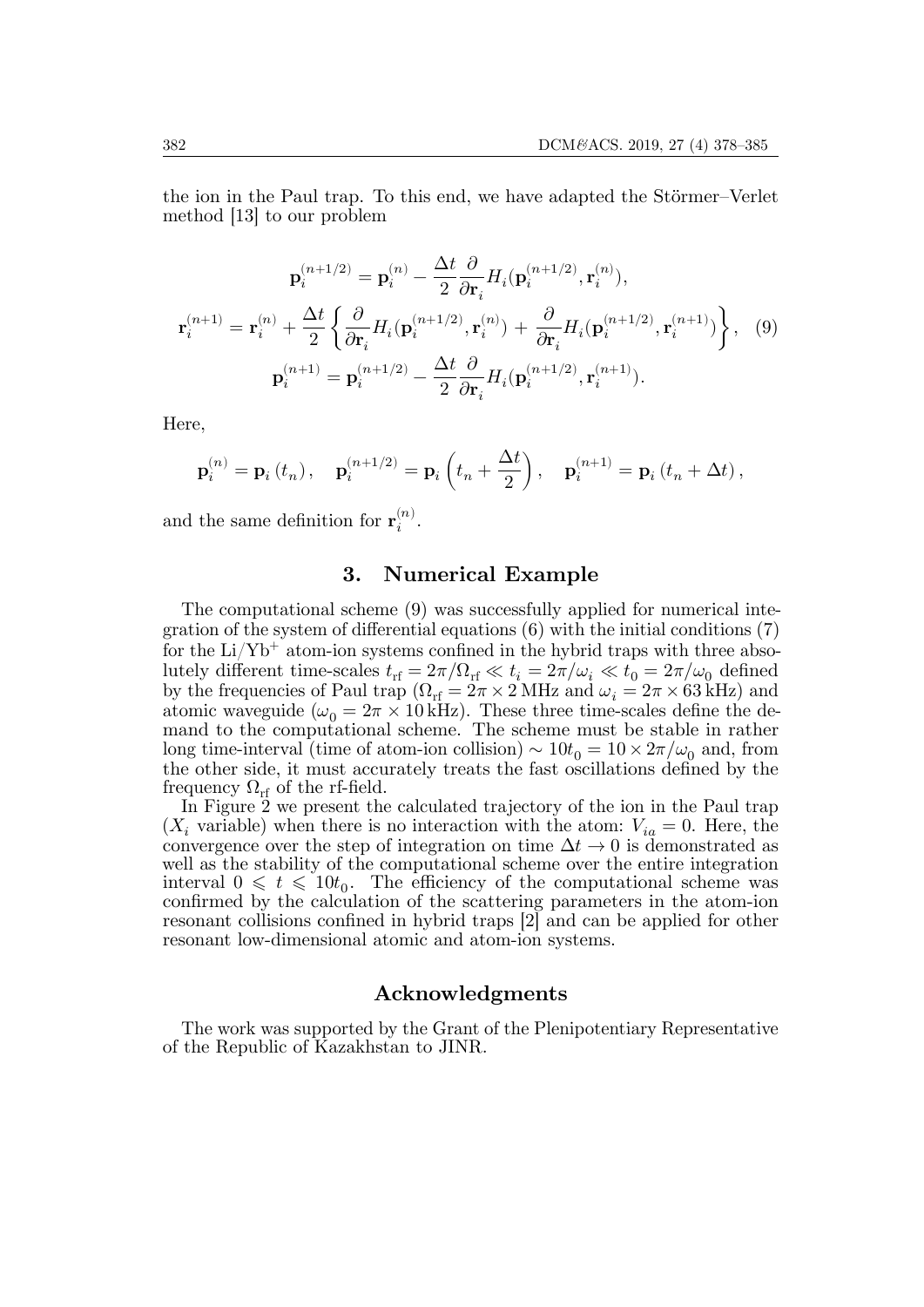

Figure 2. The calculated evolution in time of the ion trajectory  $(X_i(t)$ -variable), being initially at the state with  $E_{\perp}/k_B = E_{\parallel}/k_B = 4.25 \mu K$ . The time scale is defined by the frequency  $t_0 = 2\pi/\omega_0$  of the atomic waveguide-like trap  $(\omega_0 = 2\pi \times 10 \text{ kHz})$ 

### **References**

- [1] M. Tomza, K. Jachymski, R. Gerritsma, A. Negretti, T. Calarco, Z. Idziaszek, and P. S. Julienne, "Cold hybrid ion-atom systems," *Reviews of Modern Physics*, vol. 91, no. 3, p. 035 001, 2019. DOI: 10 . 1103 / RevModPhys.91.035001.
- [2] V. S. Melezhik, Z. Idziaszek, and A. Negretti, "Impact of ion motion on atom-ion confinement-induced resonances in hybrid traps," *Physical Review A*, vol. 100, no. 6, p. 063 406, 2019. DOI: 10.1103/PhysRevA. 100.063406.
- [3] V. S. Melezhik and P. Schmelcher, "Quantum energy flow in atomic ions moving in magnetic fields," *Physical Review Letters*, vol. 84, no. 9, pp. 1870–1873, 2000. DOI: 10.1103/physrevlett.84.1870.
- [4] V. S. Melezhik, "Recent progress in treatment of sticking and stripping with time-dependent approach," *Hyperfine Interactions*, vol. 138, no. 1, pp. 351–354, 2001. DOI: 10.1023/A:1020833119205.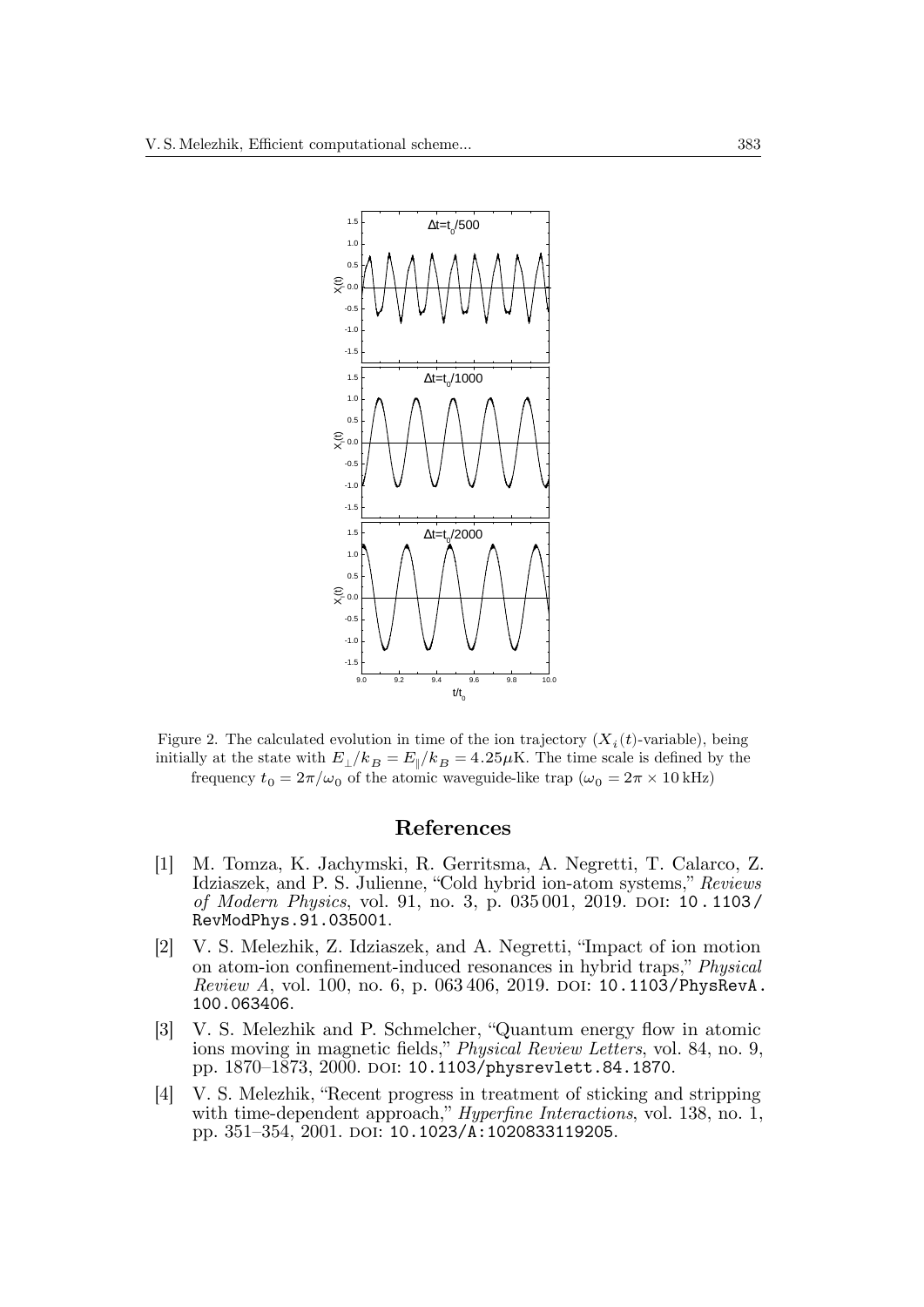- [5] V. S. Melezhik, J. S. Cohen, and C.-Y. Hu, "Stripping and excitation in collisions between p and  $He^+(n \leq 3)$  calculated by a quantum timedependent approach with semiclassical trajectories," *Physical Review A*, vol. 69, no. 3, p. 032 709, 2004. DOI: 10.1103/PhysRevA.69.032709.
- [6] V. S. Melezhik and L. A. Sevastianov, "Quantum-semiclassical calculation of transition probabilities in antiproton collisions with helium ions," in *Analytical and Computational Methods in Probability Theory*, V. V. Rykov, N. D. Singpurwalla, and A. M. Zubkov, Eds., Cham: Springer International Publishing, 2017, pp. 449–460.
- [7] J. Joger, H. Fr̈st, N. Ewald, T. Feldker, M. Tomza, and R. Gerritsma, "Observation of collisions between cold Li atoms and Yb<sup>+</sup> ions," *Physical Review A*, vol. 96, no. 3, 030703(R), 2017. DOI: 10.1103/physreva.96. 030703.
- [8] H. Fürst, T. Feldker, N. V. Ewald, J. Joger, M. Tomza, and R. Gerritsma, "Dynamics of a single ion-spin impurity in a spin-polarized atomic bath," *Physical Review A*, vol. 98, no. 1, p. 012 713, 2018. DOI: 10 . 1103 / physreva.98.012713.
- [9] T. Feldker, H. Fürst, H. Hirzler, N. V. Ewald, M. Mazzanti, D. Wiater, M. Tomza, and R. Gerritsma, "Buffer gas cooling of a trapped ion to the quantum regime," 2019. arXiv: 1907.10926 [quant-ph].
- [10] D. Leibfried, R. Blatt, C. Monroe, and D. Wineland, "Quantum dynamics of single trapped ions," *Reviews of Modern Physics*, vol. 75, pp. 281– 324, 2003. DOI: 10.1103/RevModPhys.75.281.
- [11] D. J. Berkeland, J. D. Miller, J. C. Bergquist, W. M. Itano, and D. J. Wineland, "Minimization of ion micromotion in a Paul trap," *Journal of Applied Physics*, vol. 83, no. 10, pp. 5025–5033, 1998. DOI: 10.1063/1. 367318.
- [12] L. D. Landau and E. M. Lifshitz, *Mechanics*. New York: Pergamon, 1976, pp. 93–95, 93–95.
- [13] E. Hairer, C. Lubich, and G. Wanner, *Geometric numerical integration. Structure-preserving algorithms for ordinary differential equations*. Berlin, Heidelberg: Springer, 2006, ch. I.

### **For citation:**

V. S. Melezhik, Efficient computational scheme for ion dynamics in RF-field of Paul trap, Discrete and Continuous Models and Applied Computational Science 27 (4) (2019) 378–385. DOI: 10.22363/2658-4670-2019-27-4-378-385.

#### **Information about the authors**:

**Vladimir S. Melezhik** — Doctor of Physical and Mathematical Sciences, Leading Researcher of Bogoliubov Laboratory of The-<br>oretical Physics, Joint Institute for Nuclear Research; professor Joint Institute for Nuclear Research; professor<br>
Physics, Jointersity (e-mail: melezhik@theor.iinr.ru. of Dubna State University (e-mail: melezhik@theor.jinr.ru, phone: +7 (49621)63615, ORCID: https://orcid.org/0000-0002-1184-7544, ResearcherID: F-6260-2012, Scopus Author ID: 7005803269)